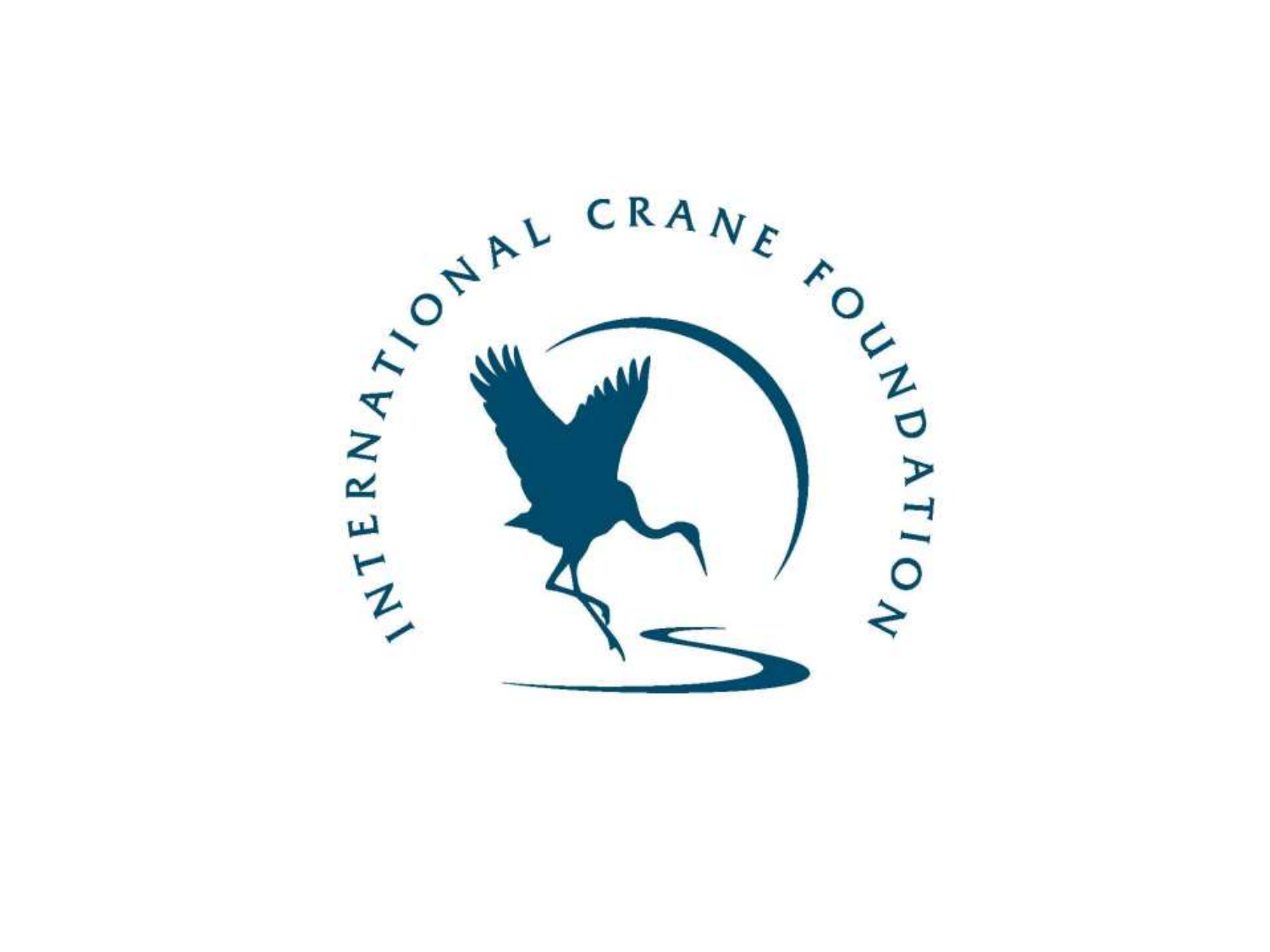# **Crowned Crane Conservation African Crane Trade Project**



**Cynthia Gitter**, Aviculturist International Crane Foundation cgitter@savingcranes.org





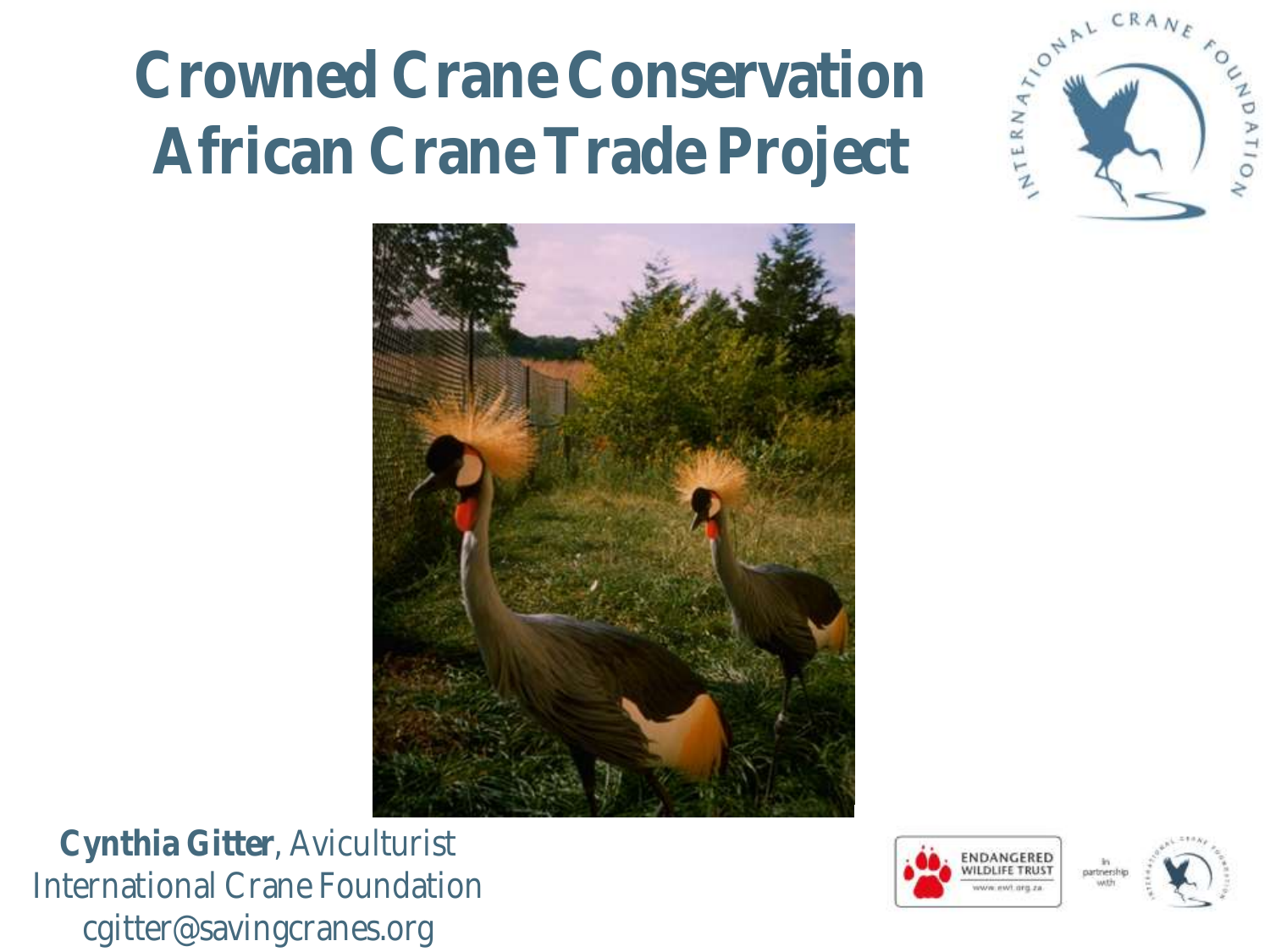#### Please Read before using **Objectives**



- 1. Share information on the current status of wild Crowned Cranes and key threats
- 2. African crane trade project
	- a) African crane trade project objectives
	- b) CITES significant trade review
- 3. Opportunities for zoo involvement
	- a) Sustainable captive population
	- b) Crowned Crane husbandry guidelines
	- c) Support field conservation



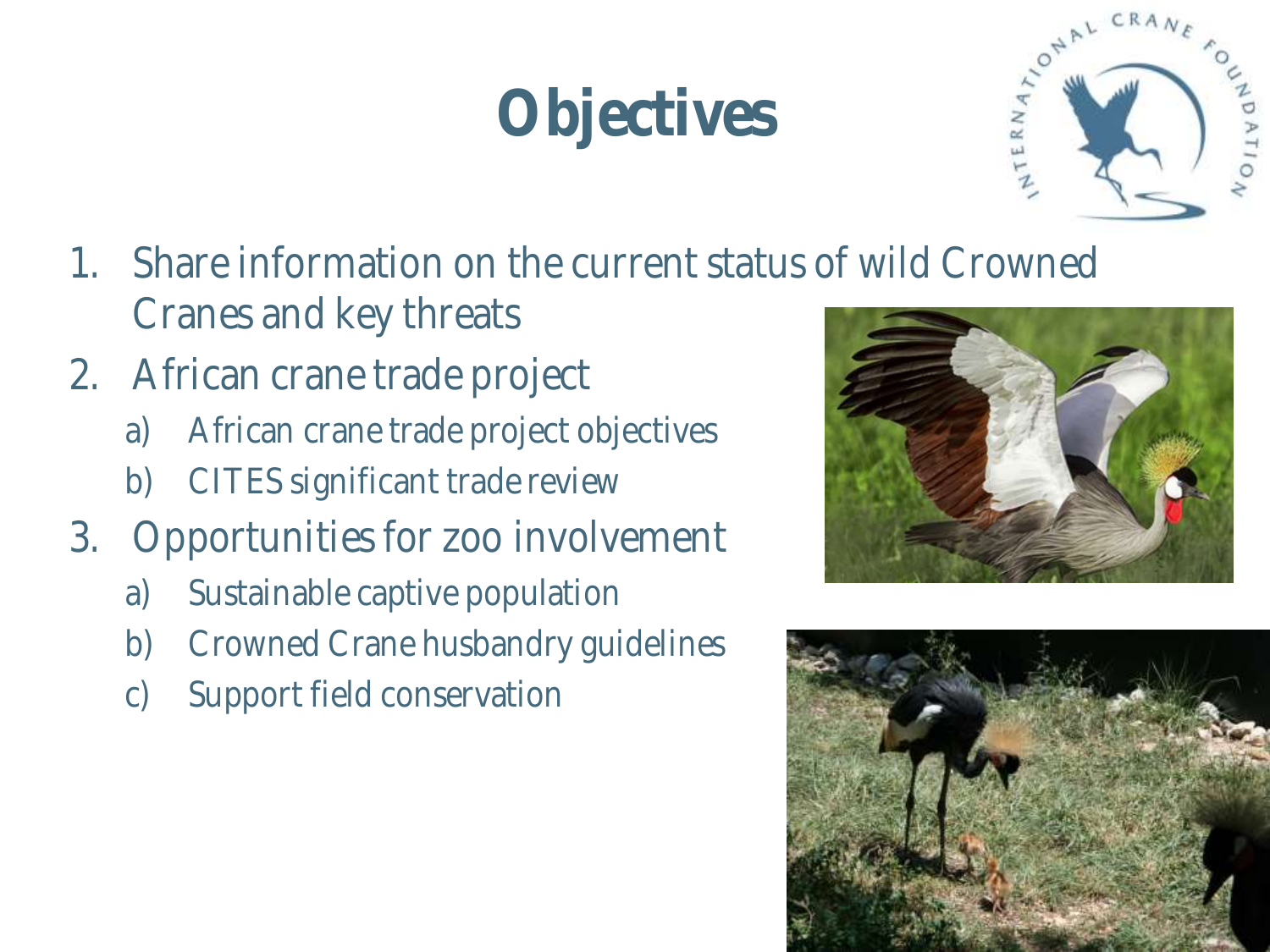### **Grey Crowned Cranes** *Balearica regulorum*



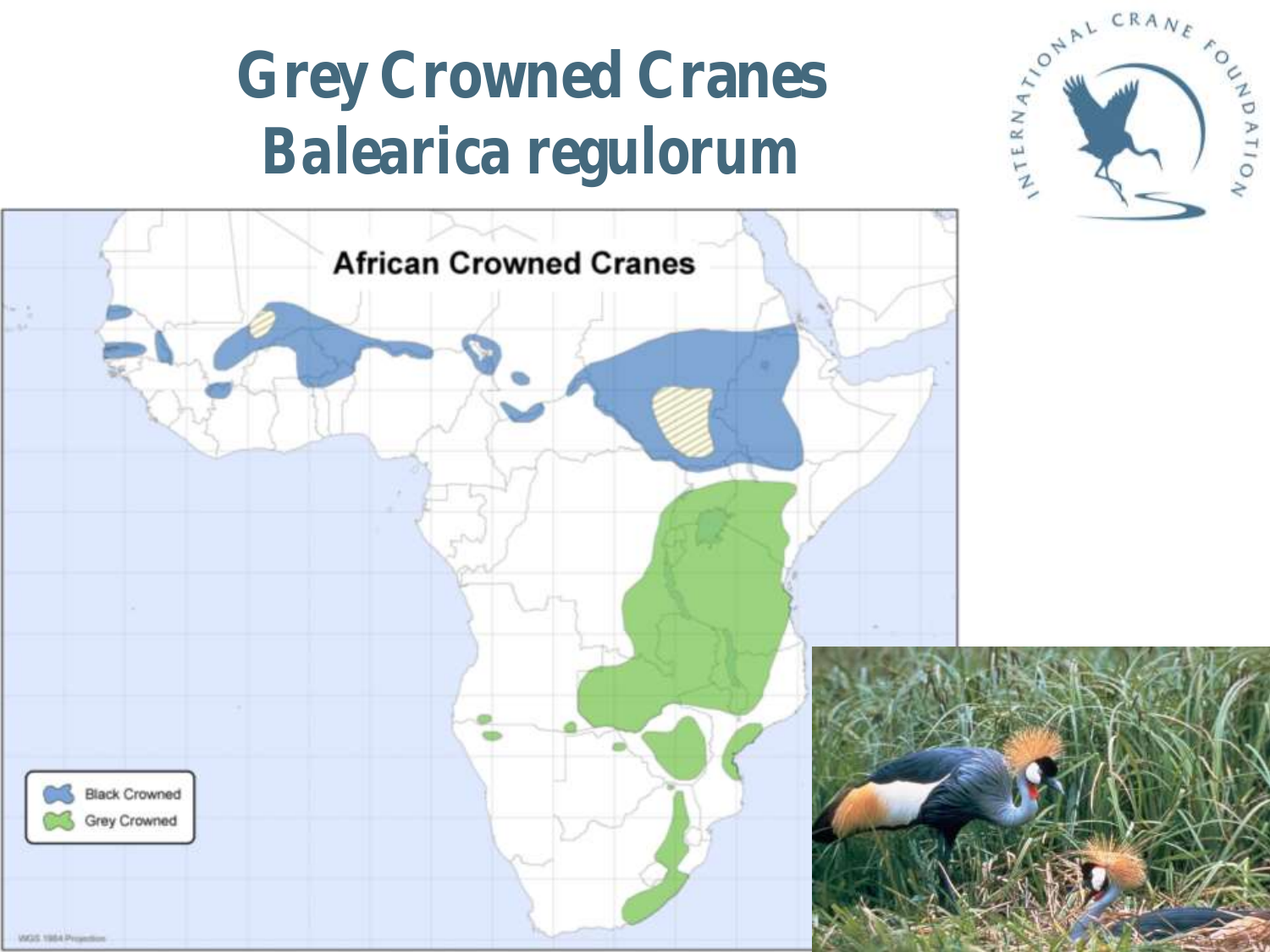#### Please Read before using **IUCN Red List**



Least Concern  $\rightarrow$  Vulnerable (2009) **Endangered (2012)**

- Current population 60,000 (2004), **31,000-- 50-80%** decline  $\bullet$
- Threats:
	- Trade in live birds and their eggs
	- Wetland cultivation
	- Persecution in agricultural fields
	- Disruption of breeding by destruction of nests
	- Disturbance due to persistent human presence in wetlands
	- Power line collisions and electrocutions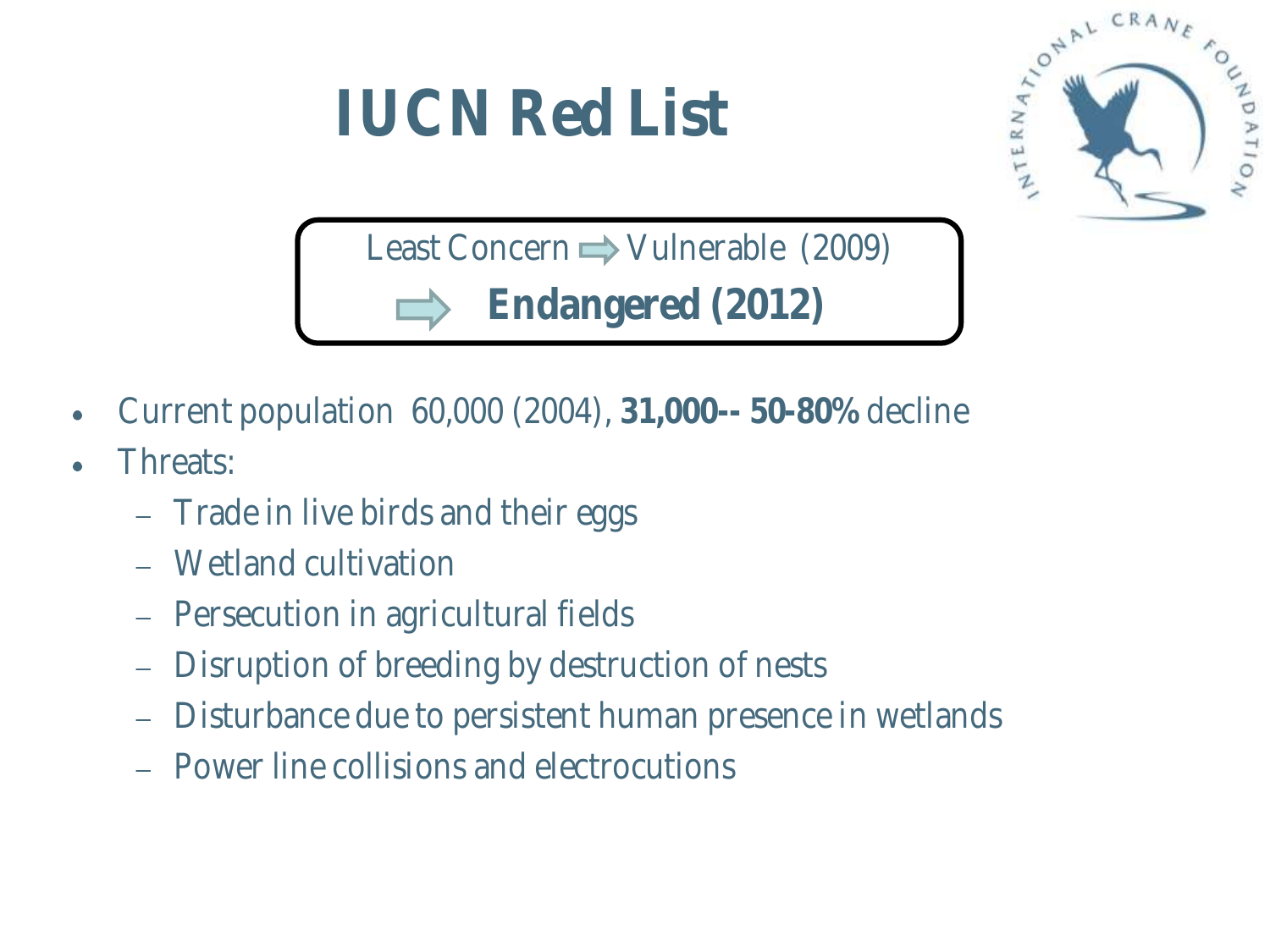### **Black Crowned Cranes** *Balearica pavonina*



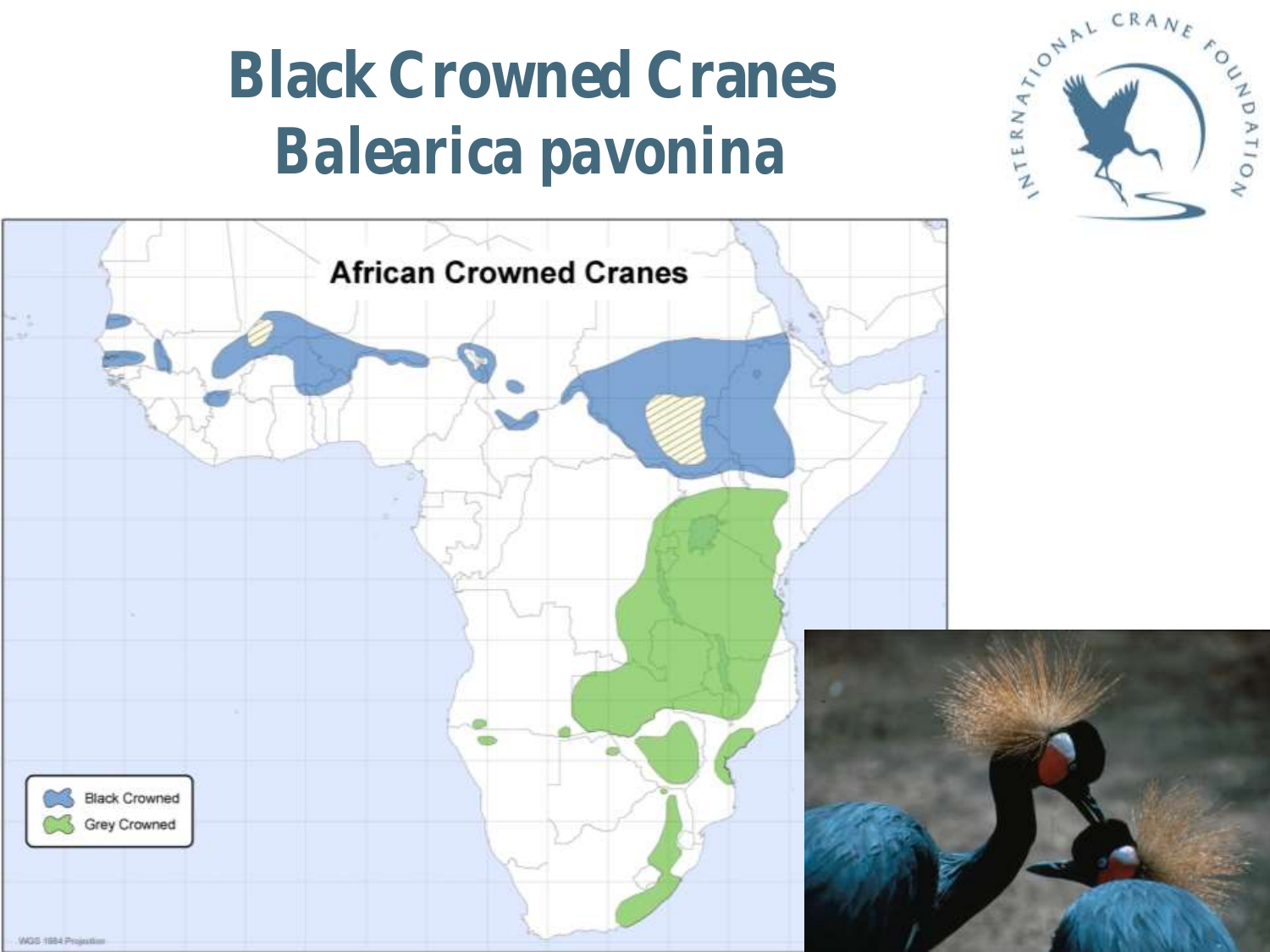

- Current population 42,000 (2004), **33,000-70,000-- 27- 40%** decline
- One of least known species, need support to update surveys
- **Threats** 
	- Live capture for commercial trade and domestication
	- Degradation of wetlands through agriculture, overgrazing
	- Human disturbance
	- Drought and desertification, especially related to climate change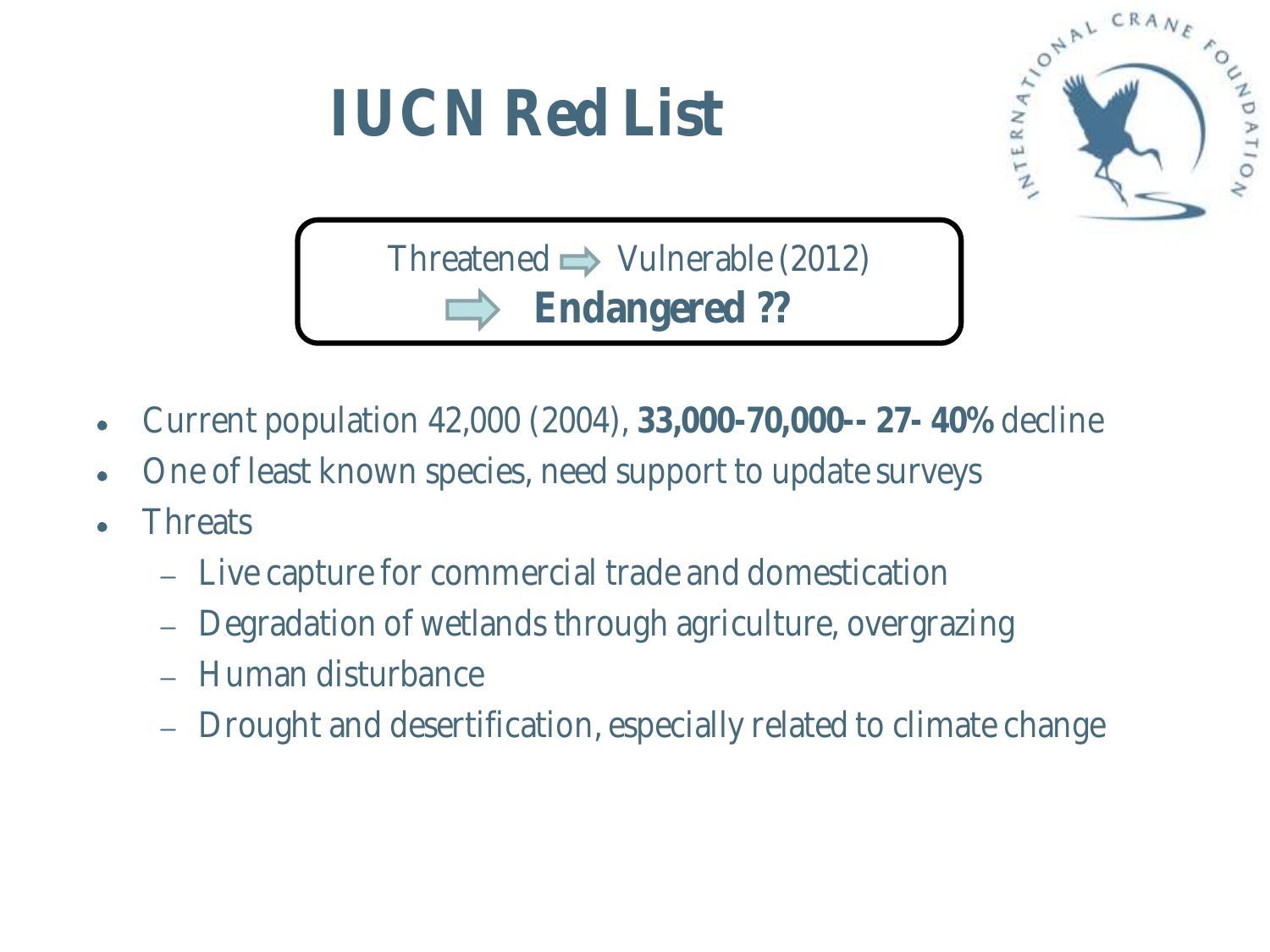### **African Crane Trade Project Goal**



To better understand the African crane trade and to develop measures to minimize its impact on wild populations



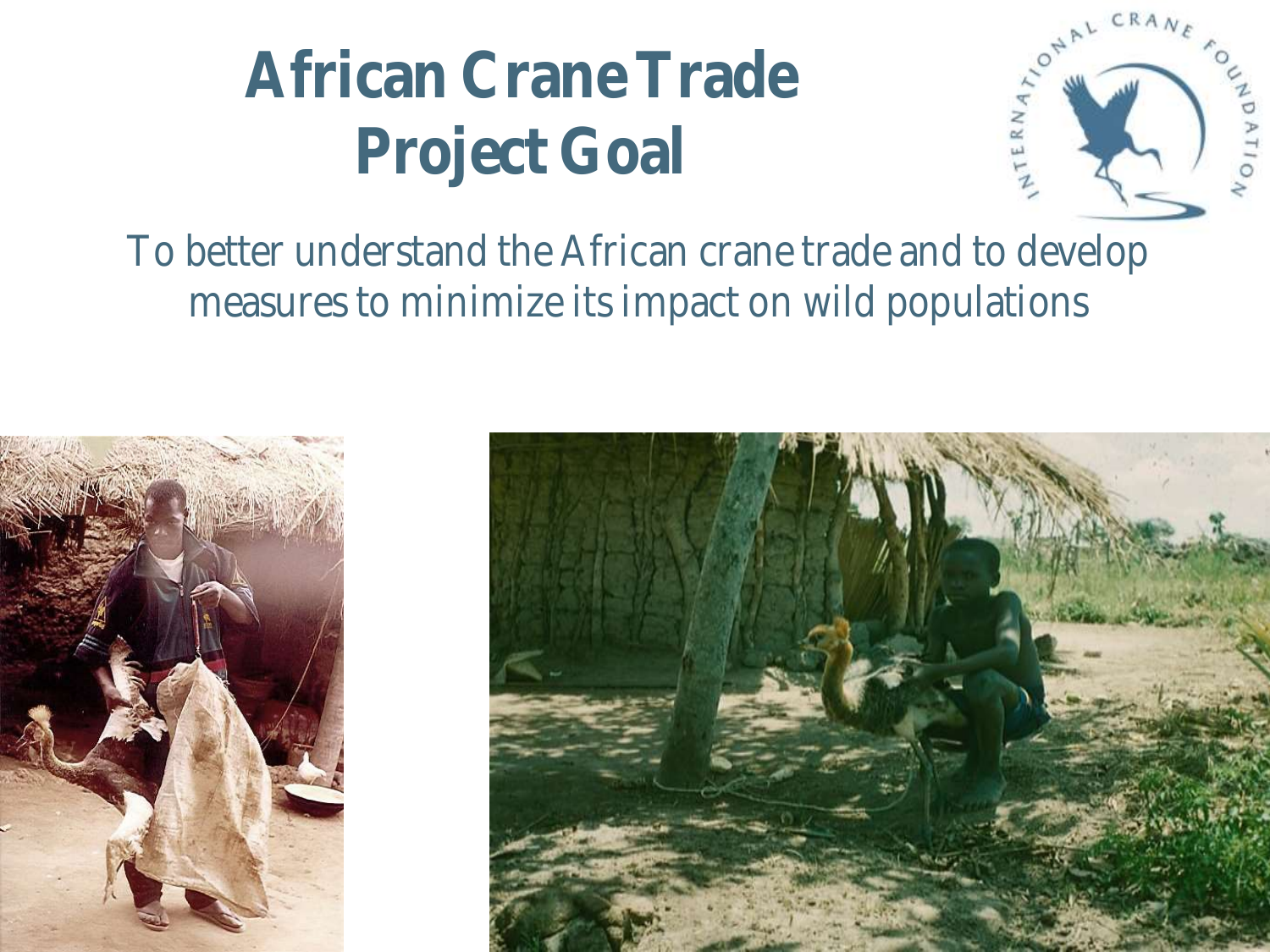# **African Crane Trade Project Objectives**



- Understand trade supply, movement and demand
- Assess trade impact on wild populations
- Strengthen legislation and law enforcement
- Assess current global captive status
- Education and awareness programs
- Community based conservation



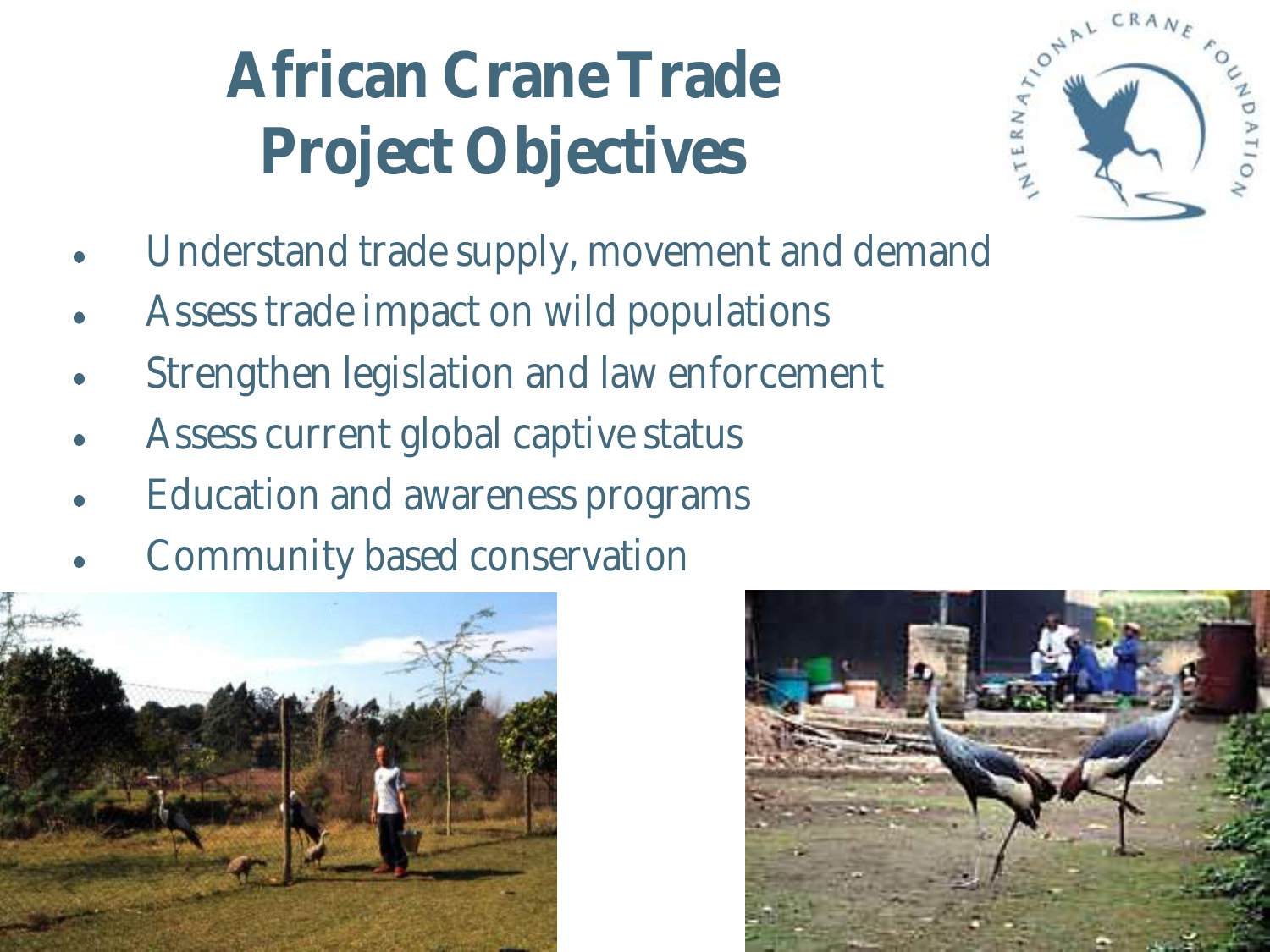#### Please Read before using **CITES Significant Trade Review**

- In 2009 both Black & Grey Crowned cranes were included in the Significant Trade Review process under the CITES Animal Committee
- **Requirement:** 
	- Countries trading in wild caught cranes need to show Non-Detriment Findings
- Many trade suspensions in African countries including  $\bullet$ Guinea, Sudan, South Sudan (BCC) and Rwanda, Lesotho, Uganda, Tanzania (GCC)
- Countries must prove they can monitor permits  $\bullet$
- South Africa is working on a protocol for parentage  $\bullet$ testing of all cranes to minimize the interpretation gap of captive vs. wild chicks
- Rwanda is developing a media campaign, database of cranes going into local domestication, health checks and confiscating cranes in poor condition





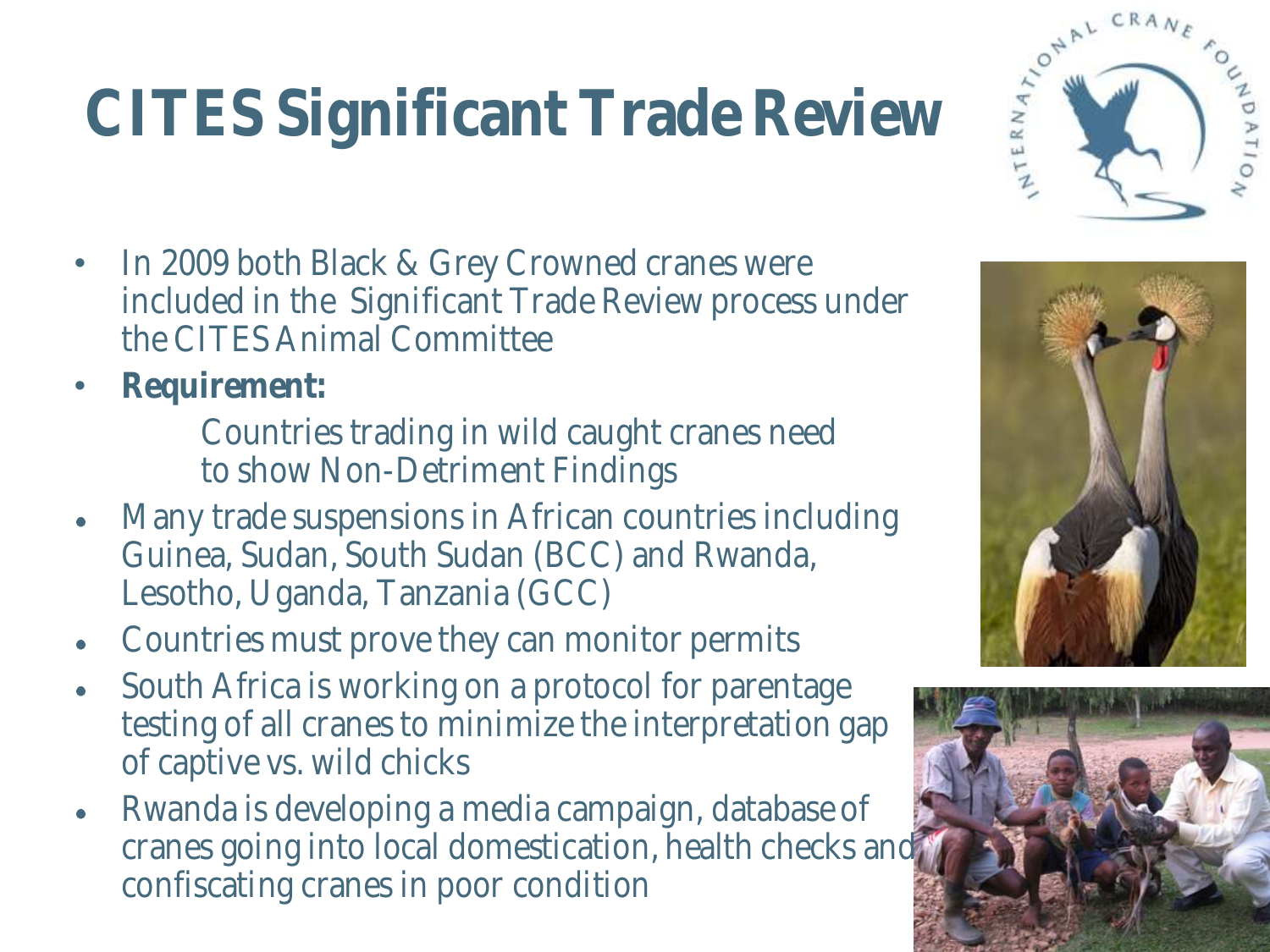# African Crowned Crane Sustainable **Captive Populations**



- Explore origin of Crowned Cranes; do not accept wild-caught individuals
	- BCC continue to be offered out of South Sudan and Sudan
- Zoo association institutions can and have contributed to sustainable captive populations
	- North America (AZA): completed and implementing master plans for both species
	- Europe (EAZA): assessing holdings and breeding plans with the potential to develop studbooks and EEPs
	- China (CAZG): prepared studbooks and completing population analysis with the goal of creating sustainable populations
	- Africa (PAAZAB): preparing to develop programs
- Means of reducing the demand of trade on wild populations
- Encourage other zoos and private breeders to manage their populations to reduce future needs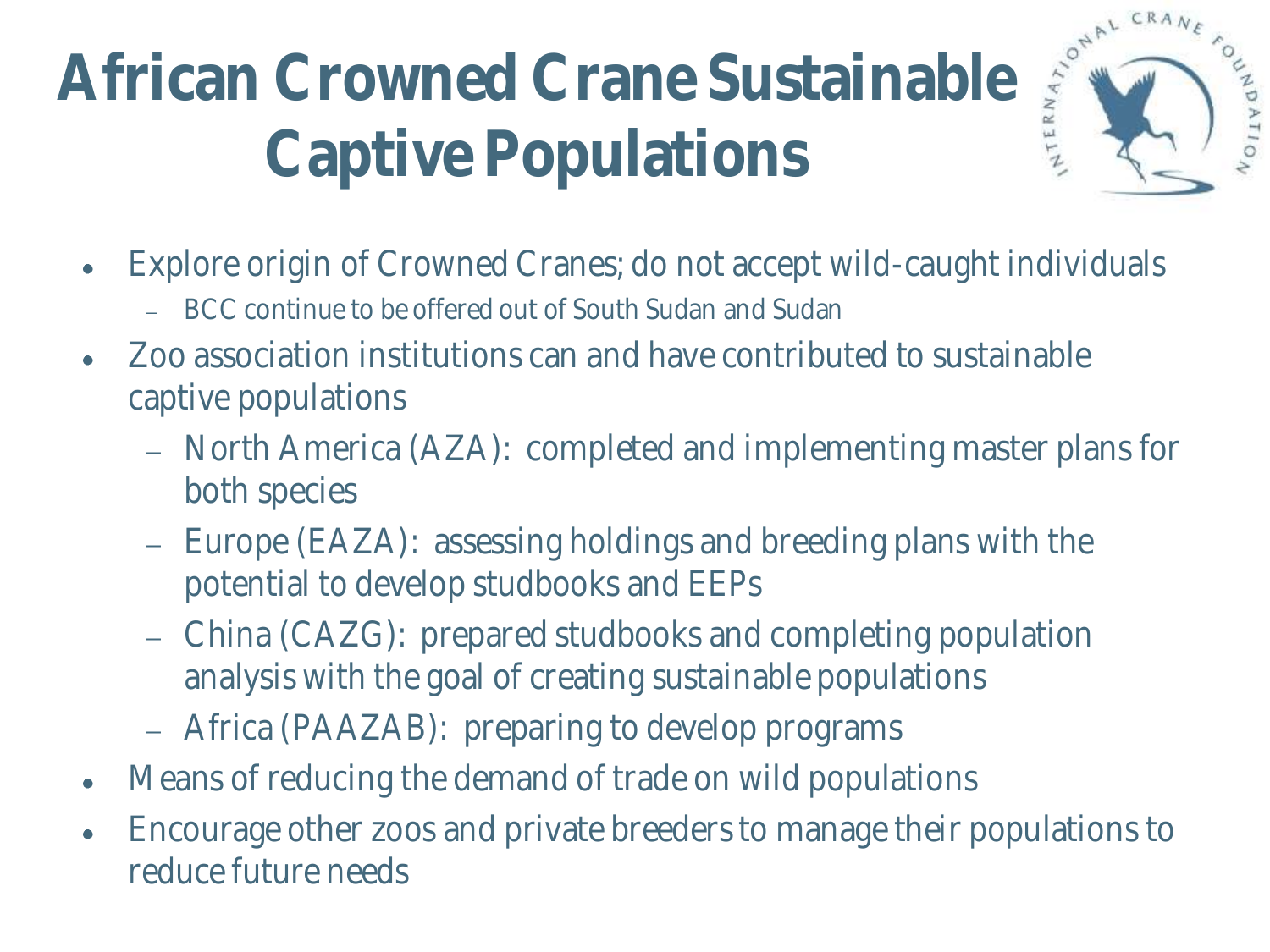# **African Crowned Crane Husbandry Guidelines**



- Cranes in some African zoos and local caretakers are generally short-lived,  $\bullet$ high vulnerability to predators, low breeding success
- A resource to increase successful captive care and management of Crowned  $\bullet$ Cranes developed for a variety of audiences (minimum requirements)



Help minimize the imp&covefterade on wild populations by reducing the  $\bullet$ demand for wild cranes and associated illegal trade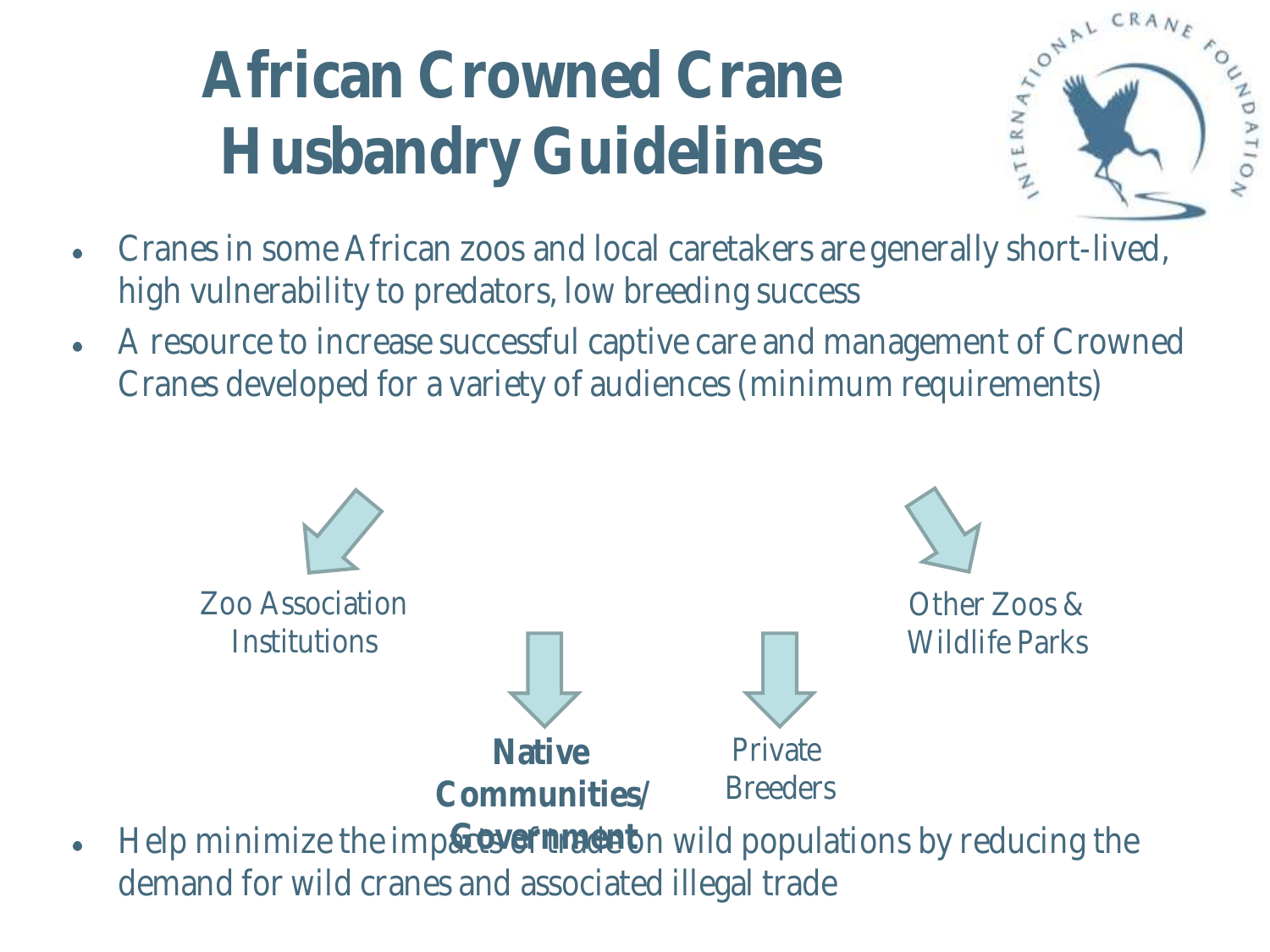# **African Crowned Crane Husbandry Guidelines**

- Compile data on Grey and Black Crowned Crane
	- natural history
	- relevant husbandry methods
	- breeding requirements
	- special breeding techniques
	- captive management challenges and solutions
- Survey to AZA, EAZA, private breeders
	- Potential to look at captive management in UAE
	- Begin a dialogue
- Coordinate with the general crane husbandry guidelines being updated through Gruiformes TAG





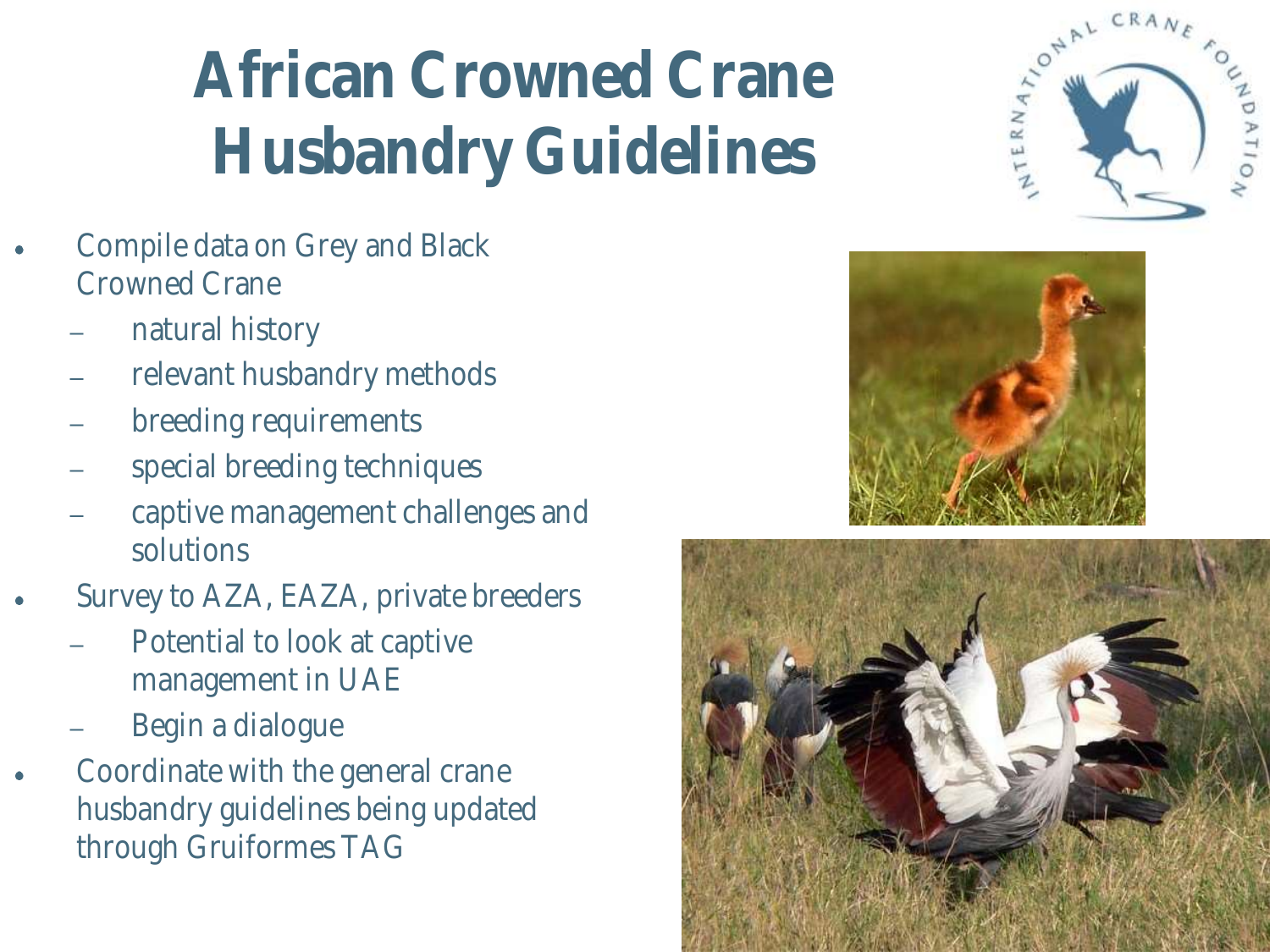### **Support African Crane Conservation**



- Explore origin of Crowned Cranes; do not accept wild-caught individuals
	- BCC continue to be offered out of South Sudan and Sudan
- Many cranes from Uganda going into Rwanda for local domestication
- Wild populations surveys—especially Black Crowned Cranes
- Secure 7 sites in East Africa to protect/develop sustainable wetlands
- Identify, map, characterize current and historic sites where cranes forage, roost and breed
- Help communities develop alternative methods of livelihoods that do not impact environment



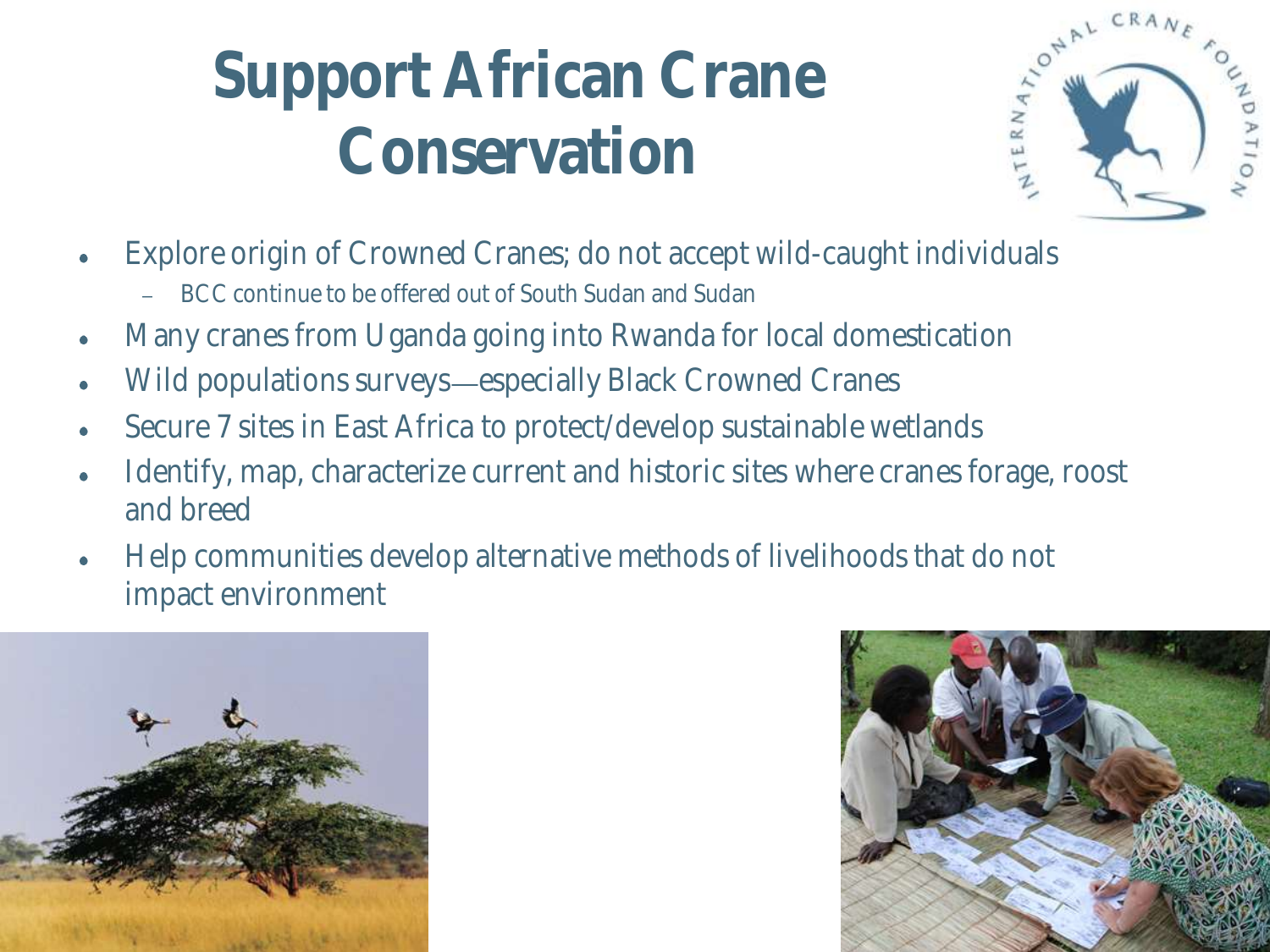# **African Crane Conservation Support**